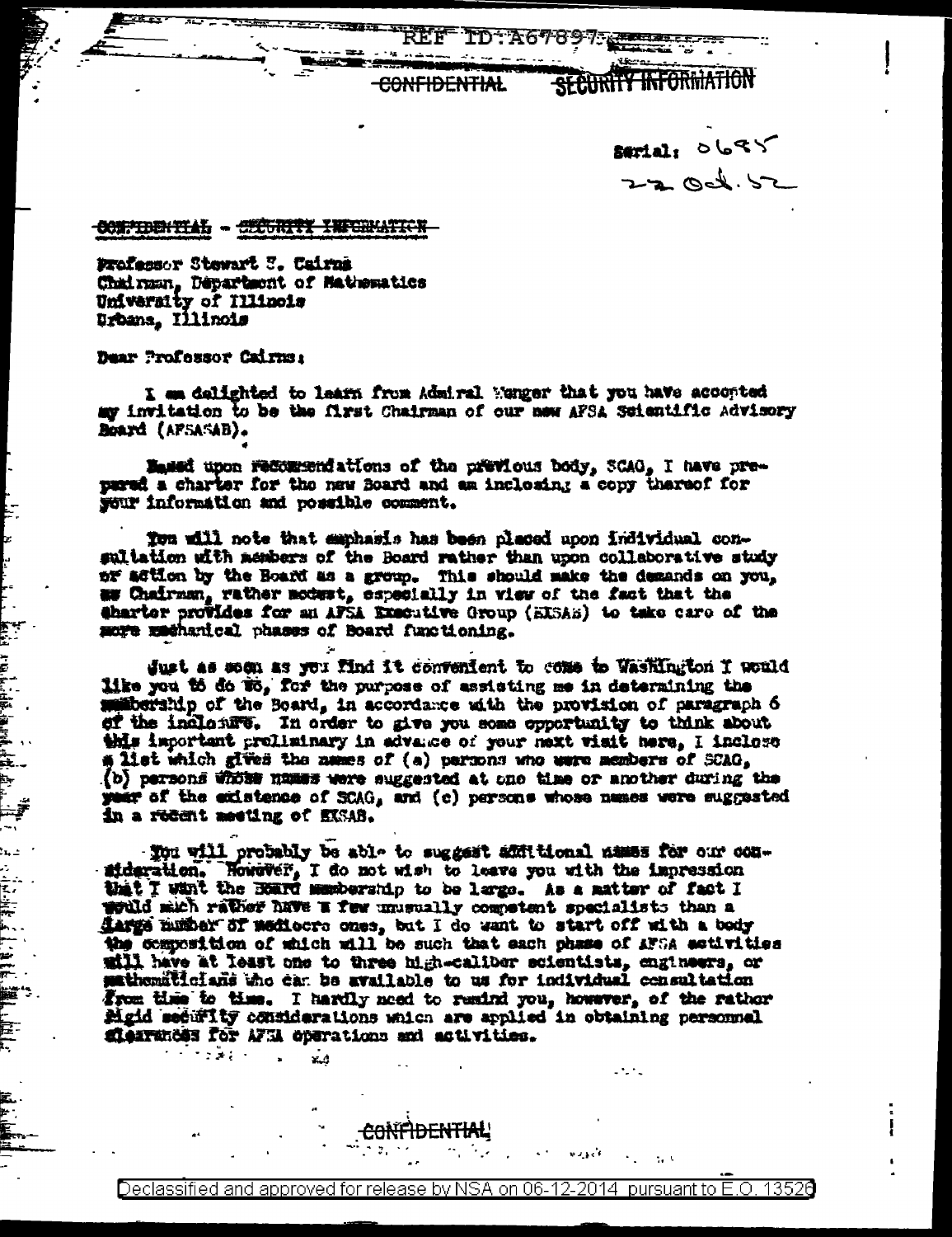CONFIDENTIAL

 $-$ 

**REF ID:A67897** 

torped the Li

**ALLES DESIGNATIONS CONSULTING CONTINUES.** 

 $\frac{1}{1}$ 

 $\mathbf{F}$ 

Ē.  $\ddot{z}$ 

 $= -$ 

 $\frac{1}{2}$ 

Ē

 $\equiv$ 

 $52200$ Serial:  $202.52$ 

빍

÷.

If you will let me know approximately when you will be free to make the trip to sashington, to be with us for say two or three days, and if travel orders will be necessary to cover the wistt. I will see that they are sent you.

Again let me indigate how pleased I am that you have agreed to be the first Chairman of our Board and to way that we in AFSA anticipate much benefit from the future deliberations and activities of the Sourd under wour able guidance. We are all anxious to get the Board into existence and off to a good start as soon as practicable.

Sinoarely.

RALPH J, CANINE Hajor Gameral, US Army Director, Armed Forces Security Agency

# Incls:

1. Charter for AFSASAB

2. List of names

ĆĈ I ÁĞ **OOB** COT

See attached

MENO FOR RECORD: "Self-explanatory."

W. F. FRiedman/Ext. 60h93/22 Oct 52

CONFIDENTIAL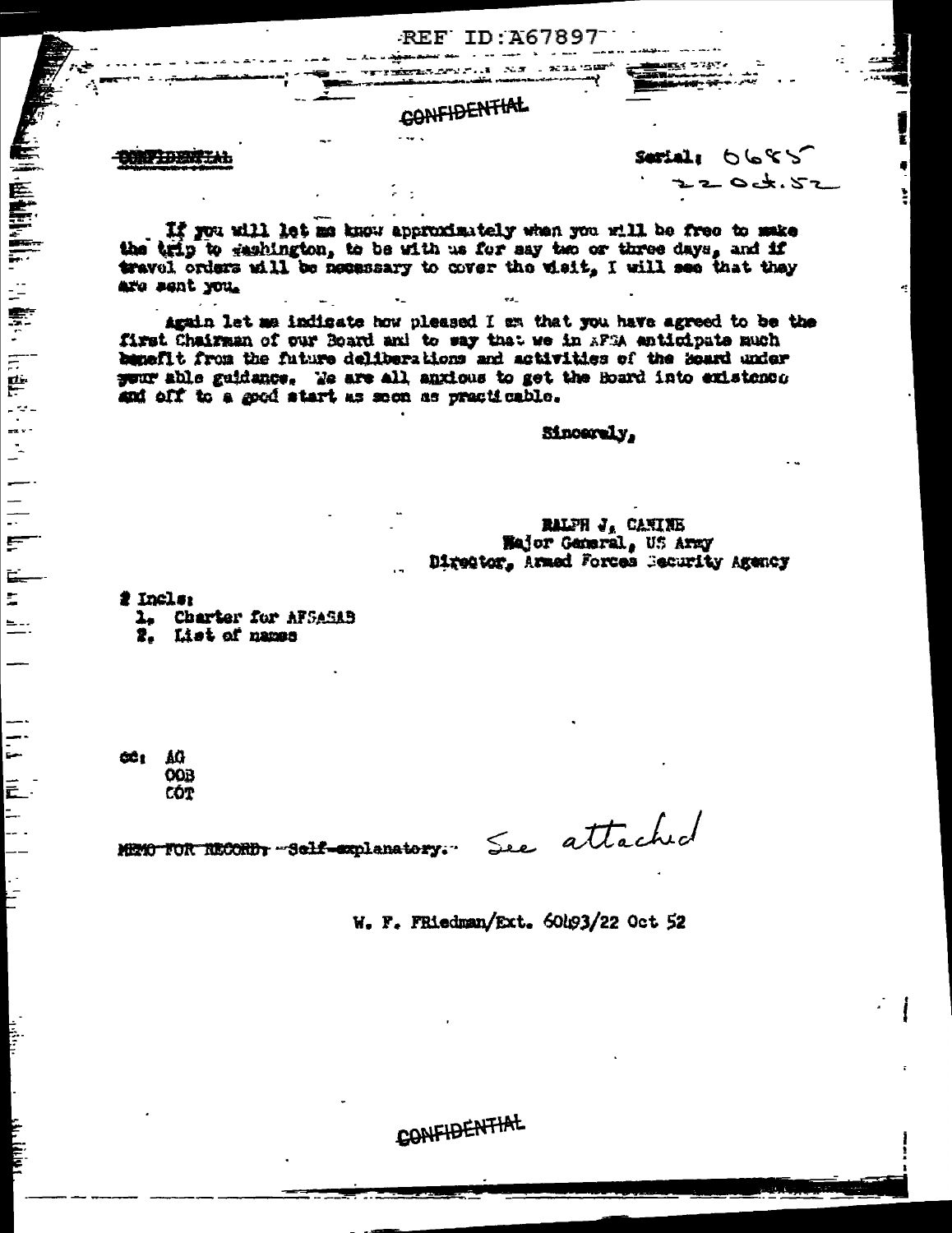ID: A67897 **REF** 



₿s.

Ų

T.

 $\mathbb{Z}$ 

 $\mathcal{L}$ æ.

 $\mathcal{C}_\mathbf{L}$ 

Serial: 0685

≠ਾ

≈

22 Oct 52 Date:

MEMO FOR RECORD: At the suggestion of Mr. Friedman, Adm. Wenger phoned Prof. Cairns 22 Oct 52 and invited him to be the first Chairman of AFSASAB. Prof. Cairns accepted the Chairmanship over the phone.

W. F. Friedman/Ext.60493/23 Oct 52

J Ì